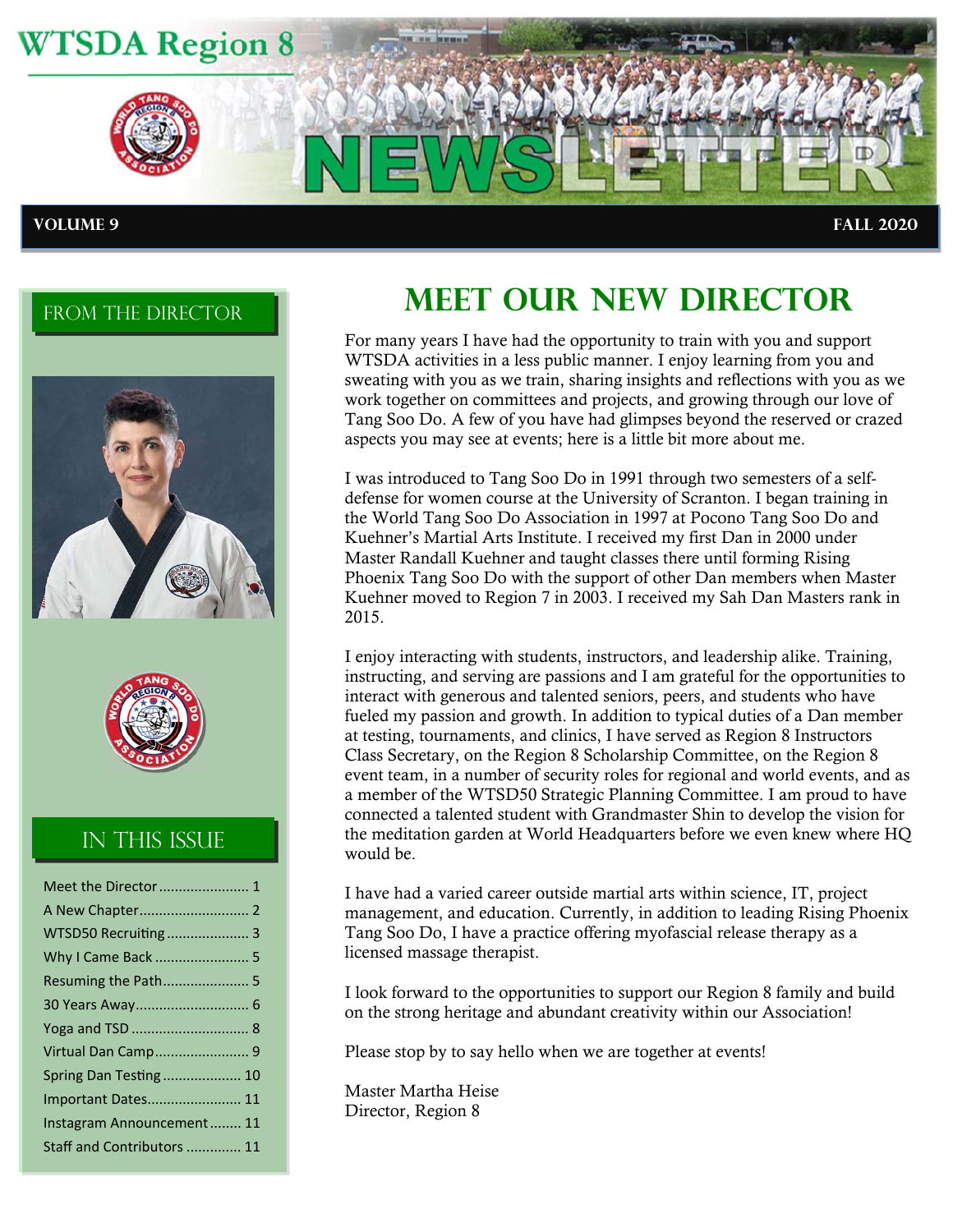### **A new chapter**

It was good fortune that led me to Tang Soo Do. A recommendation from a friend to check out Kwon's Karate in 1978, and here we are 42 years later! Over these many years I have been offered so many opportunities to expand my understanding of the art and of the WTSDA, made life-long friends, and received many honors. None as humbling as being selected as Region 8 Director by KCN Shin.

There are many words I could use to describe these past 8 years, but the one feeling I would like to convey is "Appreciation." I am appreciative of your dedication, support, and commitment to the WTSDA. You have made me so proud of our accomplishments, largely due to your leadership as instructors and your students' love of Tang Soo Do.

I am being "relieved" by a very capable, strong and dedicated friend, Master Martha Heise—who will do an excellent job as Director and I have no doubt that you will support her as you have supported me.

Now, my new job as Operational Vice President is to assist the President of the WTSDA, KCN Strong, in all things administrative. As a worldwide organization, the to-do list is LARGE. Again, I am in a new learning phase but confident that our Association will move forward in a positive manner and achieve even greater heights, and I am excited to play a larger role within our leadership team.



Stay strong R8!

Tang Soo!

Respectfully, Master Frank Fattori OVP - WTSDA



On behalf of the students and instructors of Region 8, the newsletter staff would like to offer our thanks and appreciation to Master Frank Fattori as he embarks on his new role in the WTSDA. Your support and encouragement have been invaluable. We'd also like to welcome Master Martha Heise into her new role as Regional Director. You have big shoes to fill, but we know you are more than up to the task. Tang Soo!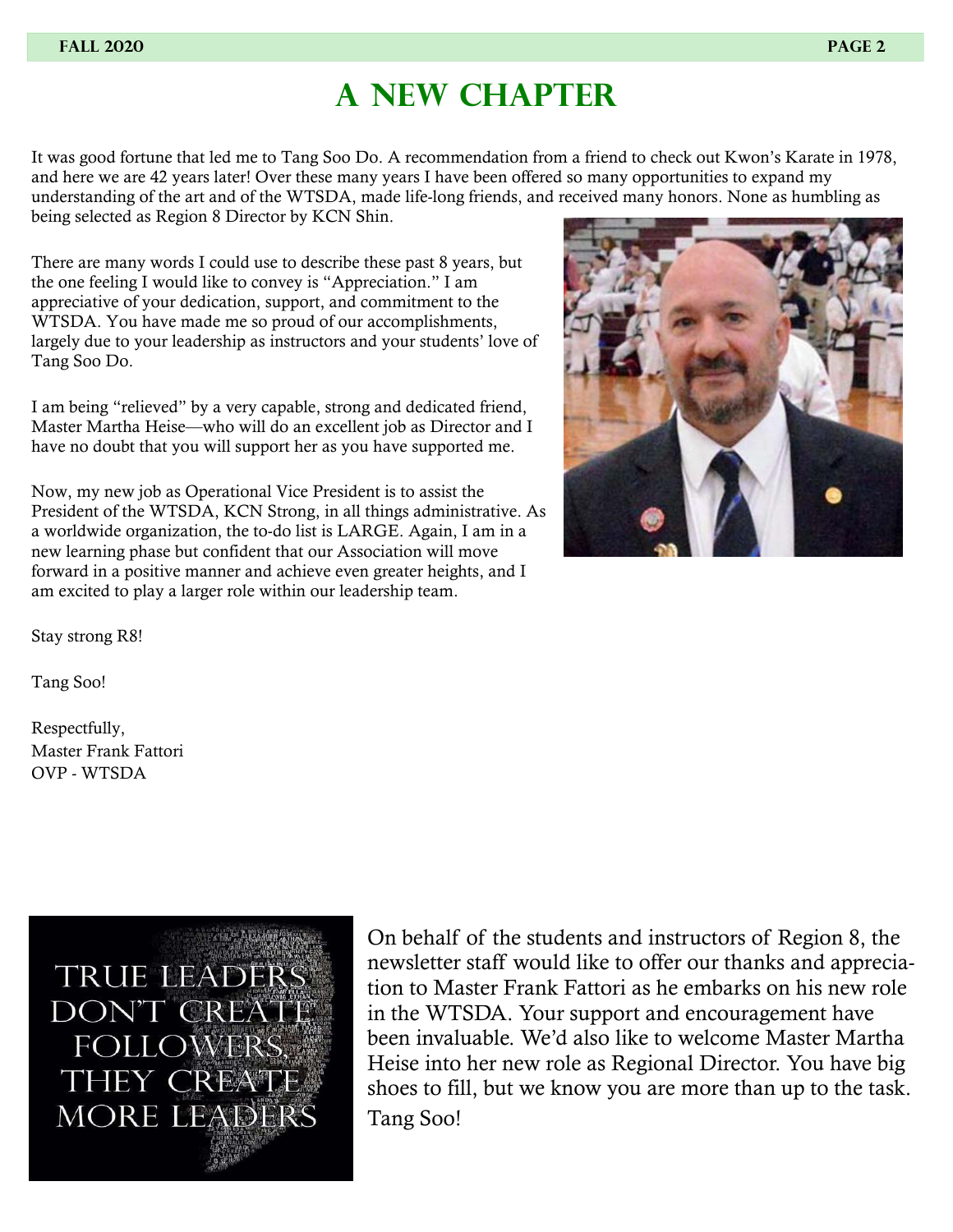## **Wtsd50 Is recruiting Team members**

Bill Strong, Grandmaster; Wayne Rosenkrans, Sah Dan Master, WTSD50

The Strategic Planning Team within the WTSDA (WTSD50) is looking for members of the organization to help carry the organization forward in accordance with its broader Mission, Vision, and Strategy.

The Mission of the World Tang Soo Do Association is to deliver professional instruction in the traditional martial art of Tang Soo Do to a diverse, global population for the purpose of developing self-defense skills, promoting good health, and inspiring a better personal outlook.

The World Tang Soo Do Association Vision is to be the world leader in providing the benefits of training in the traditional martial art of Tang Soo Do.

We are recruiting for participation in two broad areas: 1) Teams to work on advancing the set of priorities developed by the WTSD50 team (Adaptive Strategy Teams), and 2) Teams to continually watch the environment within which we operate to inform the others of impactful events (Driver Shadow Teams).

The specific areas we are recruiting people for include:

#### Adaptive Strategy Teams:

- *Guiding Principles* Support the application of the WTSD Mission and Vision in our work
- *Branding* Communicate our values and what differentiates us from others
- *Marketing* Promote our services and products while building relationships with our customers
- *Center of Excellence* Provide leadership, standards, and policies in particular areas to support our decisions and activities
- *Information Management and Technology* Use processes and systems that support the flow of information within and beyond the organization
- *Professional Development* Enable the professional growth of employees, studio owners, and instructors
- *External Partnering* Build and maintain relationships with our community, vendors, governments, and others
- *Risk Management* Enable the WTSDA and our members to identify and manage risk including compliance with laws, regulations, standards, and ethics appropriate to our organization

#### Driver Shadow Teams:

- *Resource Availability* Monitor events that may indicate the degree to which financial resources affect the enrollment and continued participation in Martial Disciplines
- *Global Social Politics* Monitor events that may indicate the degree to which the global and local political landscapes affect Martial Arts organizations' global ability to operate
- *Information Flow, Knowledge, and Technological Influence* Monitor events that may indicate 1) the degree to which technology and infrastructure for information flows are available and interpersonal communication skills are applied that promote connectivity to and knowledge sharing among the membership of a global martial arts community, and 2) the degree to which advances in technology and science influence the ability of Martial Disciplines to flourish

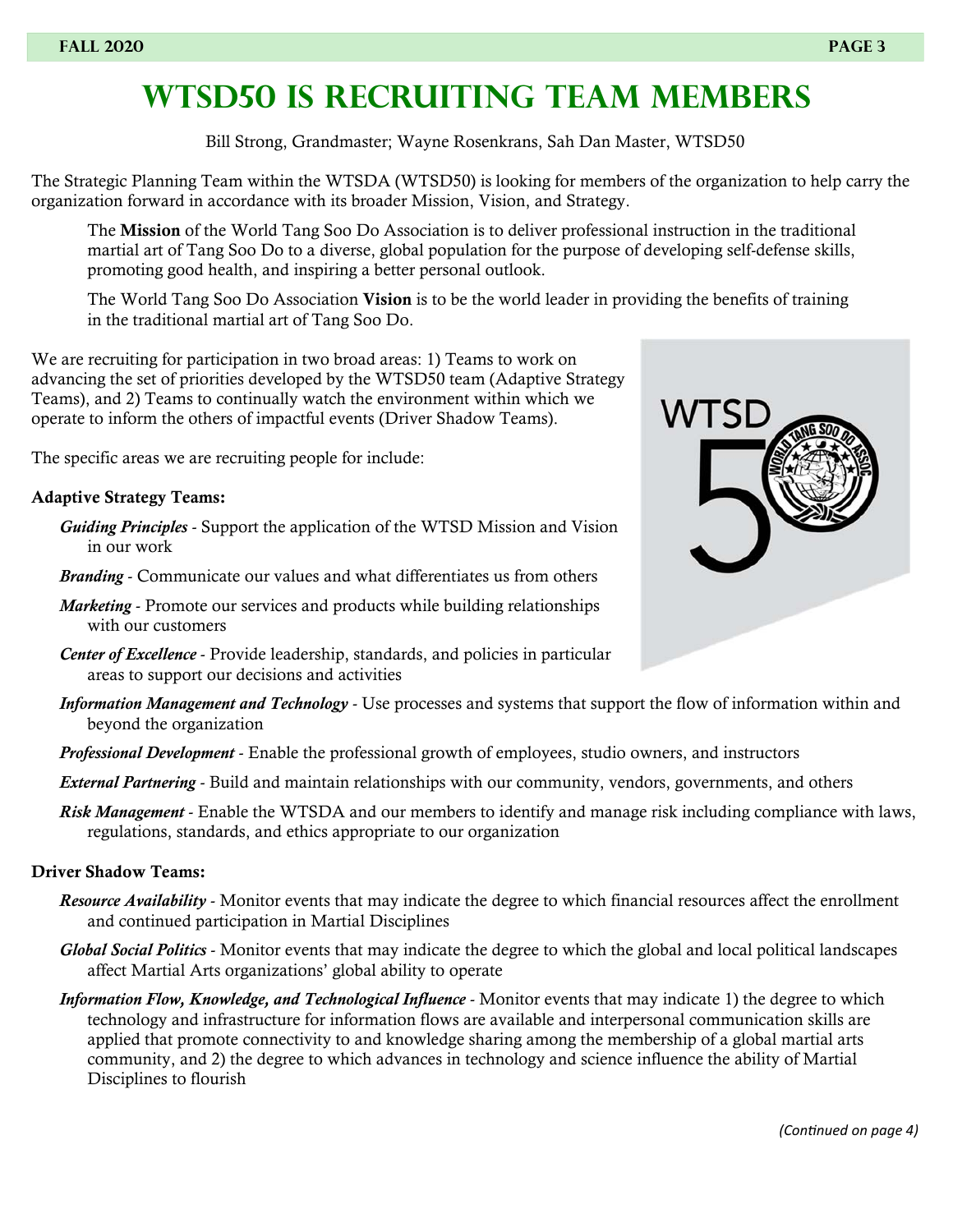#### WTSD50 RECRUITING*(ConƟnued from page 3)*

- *Culture and Demographics* Monitor events that may indicate the degree to which demographic shifts in the global community affect the attraction of students of various ages and backgrounds to training in a traditional martial art
- *Black Swans* Monitor for unpredictable events that are beyond what is normally expected of a situation and have potentially severe consequences. The intent of this driver is not to attempt to predict black swan events, but to build robustness around these events.

The successful candidates will work in small interdisciplinary groups helping to guide the organization into a successful future. Individuals from all aspects of the WTSDA—Masters, Black Belts, Gup students, and family members—who have expertise and interest in the work are welcome.

For more detailed information on each team, including the type of experience and specific skills needed, please see bit.ly/1nf04Mbr. For more background on the WTSD50 effort, please see bit.ly/FAQ4WTSD50.

Anyone looking for more information or wishing to be part of these teams should email the team at planning@wtsda.com.

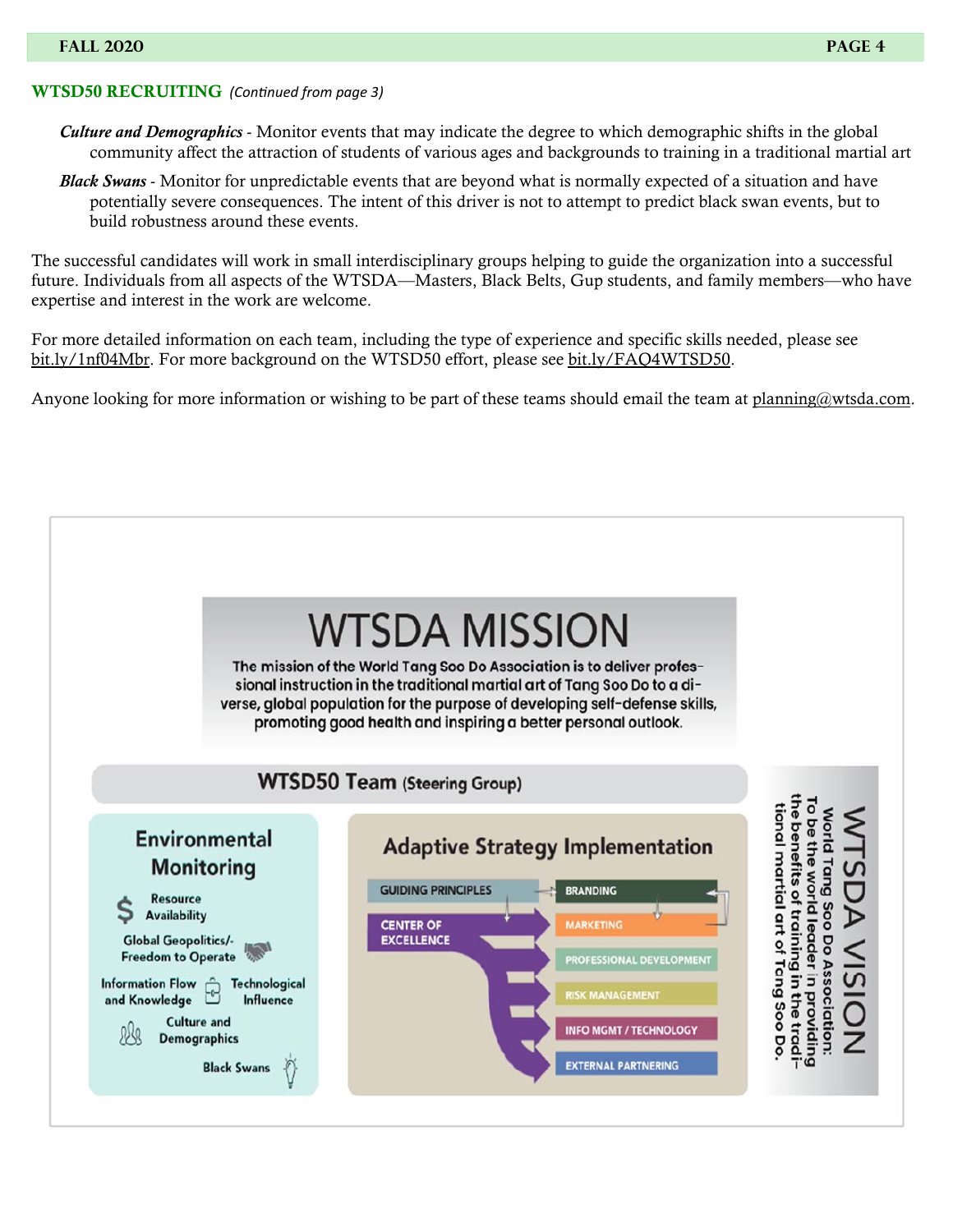### **RETURNING TO TANG SOO DO**

Why I Came Back

Aaron Barnett, Cho Dan, Lititz Martial Arts

If I were to respond to the question, "What made me come back to Tang Soo Do?" the simple answer would be that I've always wanted to come back but I was just never in the right place for it. I've always felt that my time training at Lititz Martial Arts attributed to the values that I've carried with me throughout my life. Although there are plenty of reasons as to why I wanted to come back, the main reason for my decision is because I feel that I owe it to this studio, the Association, and this Art for being there for me when I needed to be shown a path. I just want to help be part of that same path the way my instructors and fellow students were for me.



During my time training as a kid (I started at age 11 in 2003 and continued until 2010), along with learning how to do proper pushups, I was shown that through hard work and dedication you can make a difference in your own life and even be a positive image for those around you if you choose to be. I was given challenges at a young age, like many of us were, in and out of the studio. By being able to overcome the challenges in the studio I was able to take on

the rest with my head up and with a deeper understanding that sometimes life just gets difficult. Luckily for me, I ended up having the best support anyone could ask for at a time when I needed it most. By support of course I'm talking about my instructors that cared enough to be there every week to make sure they were giving their students everything they had to give.

I know this place has had tons of blood, sweat, and tears go through its floors, but I'll never forget how it made me feel more prepared to deal with the reality that obstacles don't just go away in life and there's only one way to handle (or break) an obstacle—that is by going

through it and never cutting yourself short. I know it's because of my training back then that I'm still going to the same studio today. So, even though there was a 10‑year period of absence, the feeling of coming home was so strong that I knew I made the right choice and I've never been more ready to bring this part of my life back.

### Resuming the Path to Black Belt

Steve Lutz, Cho Dan Bo, Lititz Martial Arts

I began my Tang Soo Do journey at the age of 37 in late 2002 at Lititz World Tang Soo Do under Chief Instructor Mr. (now Master) Tom Kifolo. I started my training to help me establish some discipline with my need for exercise. I was also attracted to the WTSDA because of the traditional emphasis of Tang Soo Do which was wellmodelled at Lititz by Master Kifolo and the other instructors. The "whole person" concept of mind/ body/spirit was attractive to me as spiritual things have always been fundamental to my daily life. I attended class faithfully and trained hard to learn and progress through the ranks. I was proud and



honored to achieve and receive my Cho Dan Bo certificate in December of 2005. One of my favorite WTSDA memories was attending my first Region 8 Dan camp. I fondly remember the entire group in a large field together doing Bassai repeatedly, led by Kwan Chang Nim Shin on the drum.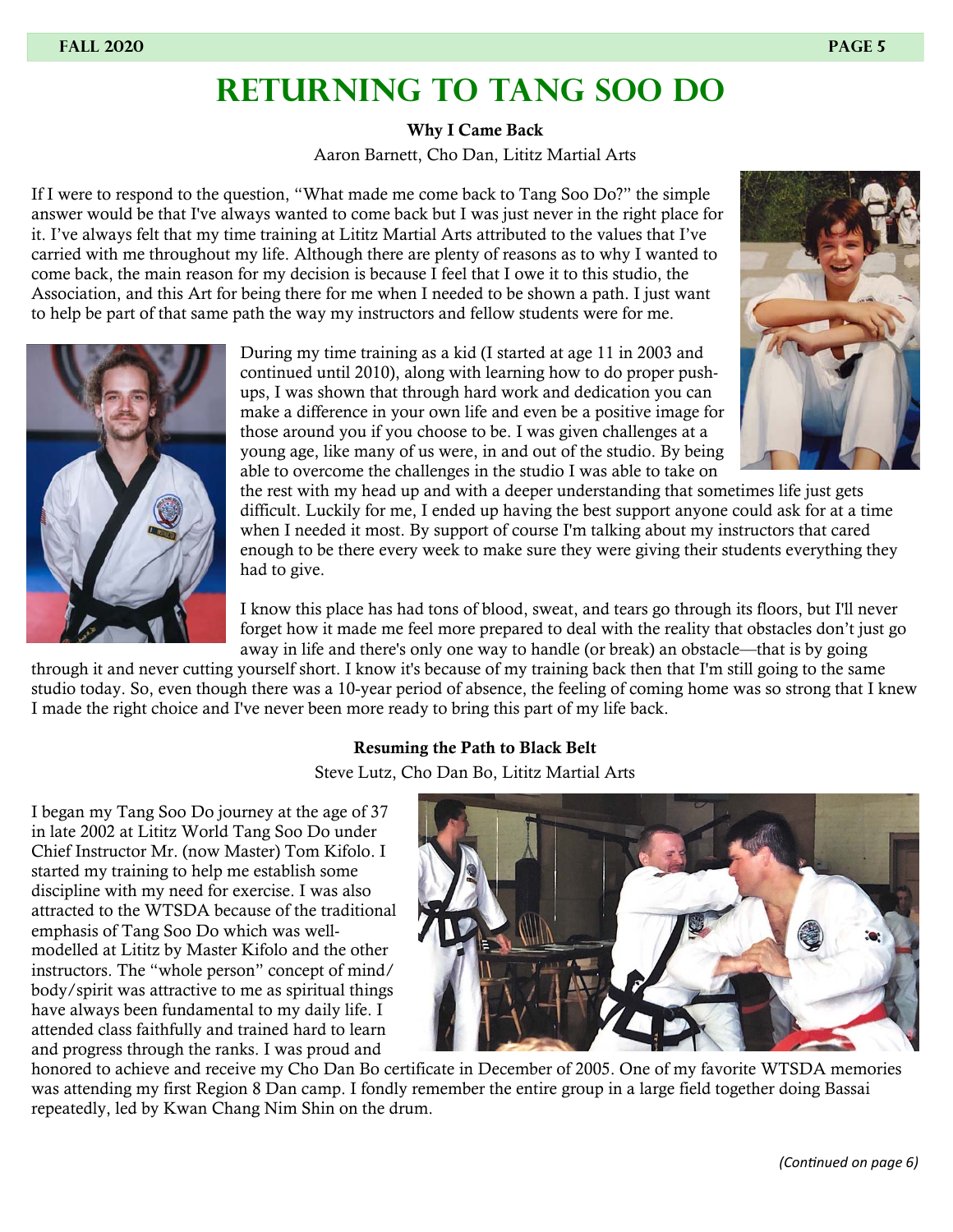#### RETURNING TO TSD*(ConƟnued from page 5)*

I am happily married and the father of three amazing children—who are now adults! When I started training, my wife and my then small kids would attend my Gup tests at Lititz. They were always very supportive of me and my training, which meant a lot to me. As the years progressed my kids became more involved in sports, dance, and church activities. It was very important to me to be there for them and support them and to try and be a good father. As a result of the change in our family schedules I had to be honest and admit I was no longer able to commit the time required to train for my Cho Dan or help teach at the studio. It was a very hard decision, but I knew it was the right one at the time and I stopped my training later in 2006. I was always hoping to be able to return someday as Black Belt was always a goal of mine. As the years passed though I began to feel that my Tang Soo Do days were maybe gone forever.

Fast forward to 2020. I am now 55 and during our annual family vacation in Maine I was reflecting and updating my life goals and "bucket list" which I seem to do every year. As I was reflecting lakeside on the dock, I was "led" to



put "Black Belt" on my bucket list. I later Googled the old Lititz studio website to see what was there. I was very pleased to see it was still going. I told my family about this and they all said, "Go for it, Dad!" So I emailed the studio, now Lititz Martial Arts, through the website. At the time I did not recognize any of the instructors, but saw it was still WTSDA which made me curious, and hopeful. I basically said, "Can I try a class? And I trained MANY years ago", but I had no idea how I would be received. I knew I would have MUCH to re-learn and work on to obtain my goal of Black Belt. To my delight, Mr. Brennan Ganteaume, chief instructor, responded promptly. We then spoke a couple times by phone. He was very encouraging about having me come back to resume my training. He also trained at Lititz many years ago and recognized me! So it turned out that the Lititz studio was now led by Sam Dan & Chief Instructor Mr. Brennan Ganteaume—who was a Gup student and training in the youth class back in my early Tang Soo Do days. Needless to say, I was very pleased and encouraged to see that he had kept up with Tang Soo Do and was doing well.

So, I have been back now for just over a month and am very grateful for the opportunity to train again. Mr. Ganteaume has done an excellent job of maintaining the standards which we had both first learned from Master Kifolo all those years ago. I have received a very warm welcome and am happy to meet many new faces. I had the added joy of joining two classmates who also recently returned to training at Lititz after some years away—so it is very helpful that we are all fighting to get back together! Despite my creaky bones and muscles, I am back and thrilled to realize that I actually never did leave the path to Black Belt. I know I have a TON of work to do, but I am excited and grateful to have been given the gift of being able to walk down this path once again. Tang Soo!

#### 30 Years Away. Why Come Back?

Kelly Sechrist, Cho Dan, Lititz Martial Arts

"It happens in threes," is an old wives' tale—a superstition. In the case of Lititz Martial Arts, it is a reality. In 2020, during a COVID‑19 pandemic, Lititz Martial Arts experienced the return of 3 former students who had stopped training for 10 to 30 years. The former students gravitated back to the Lititz dojang, after all the years, each for different reasons. What made them come back after all this time? I am one of those returning students and here is my reason.

I stopped my training after I received my 1st Degree Black Belt when I was only 10 years old, in 1992, almost 30 years ago. I started training at Lititz World Tang Soo Do (now Lititz Martial Arts) in 1986 when I was 4.5 years old. I spent a lot of time at the dojang as a youth, as we had a 2‑hour class every Monday, Wednesday, and Friday evening as well as every Saturday morning. Therefore, a lot of my childhood memories involve martial arts because the dojang was like a second home. Little did I know as a kid that the Association was also very young in 1986. As an adult, it is incredible to see that I was part of some very new things in the 1980s such as World Championships and the introduction of hyung. As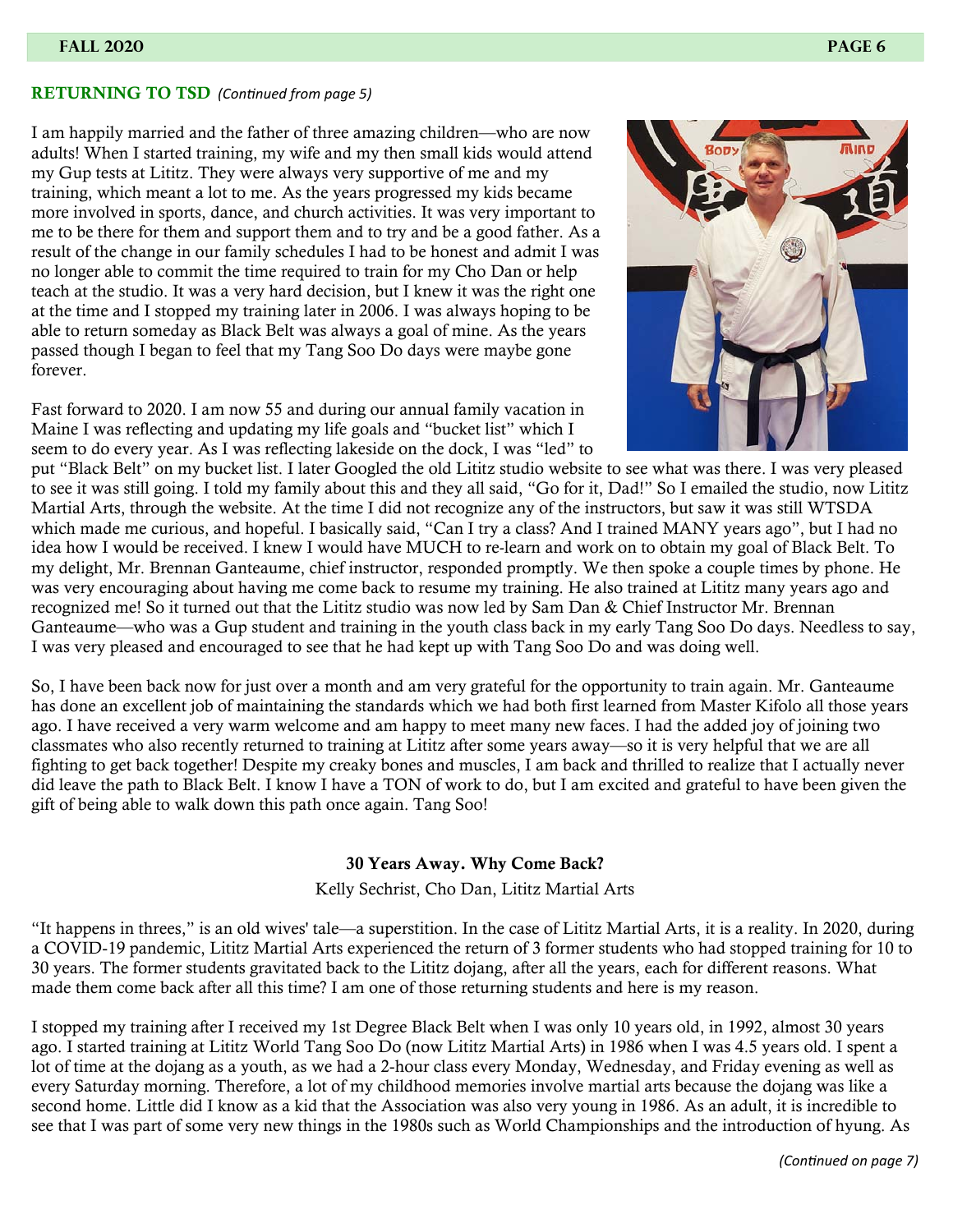#### RETURNING TO TSD*(ConƟnued from page 6)*

a kid, I thought these things were already established and I took them for granted. Little did I understand that just as I was growing up, so was the Association.



Flash forward—now I am 38, soon to be 39. Why come back after all this time?

There have always been little "signs" that would randomly pop up in my life about Lititz Martial Arts. I heard through possibly a newspaper or through the early 2000s' social media platform MySpace that the dojang had a new owner—a childhood friend of mine. I remember thinking, "Oh wow" and then moved on with my life. Another "sign" was the passing of Grandmaster Shin. I have no idea how I even heard about the sad news. I do remember crying. That may have been the moment that I felt a pull towards Tang Soo Do. I don't know why, but I think I felt like I let Grandmaster Shin down.

I feel like I "gave up" after receiving my Black Belt. As a kid, I thought I completed my martial arts journey. I got my Black Belt—done. Again, I was 10, and didn't know what I was letting go. As an adult, I had the regret of not continuing. So, when Owner/Chief Instructor, Brennan Ganteaume, approached me about coming back, it was yet another "sign"—and this one I would not let flutter away.

As an adult, I realize there is a lot about the philosophies and traditions that I took for granted as a youth. But the "Tang Soo Do ways" helped to shape my focus, work ethic, and confidence as a kid—without me knowing at the time—but I see it now as an adult and mother. I feel my adult life lacks those fundamentals, so I went back to the source of where I got the traits from the start—Lititz Martial Arts.

I will admit that I did not check out the dojang until about a year after we moved back to my hometown of Lititz, PA. When we moved to Lititz, I thought that was all we needed. It is a nice small town, truly built around community. But after several months, I felt there was still something missing from having that "home" feeling. I knew Lititz Martial Arts was still providing training through all these years/decades, and our family went to observe a class.

It was just as I remembered! Nothing had changed—aside from aesthetics and that is for the better!

I quickly enrolled my two oldest daughters in May of 2019 and my youngest daughter in July 2020. I knew they would get quality training and develop their focus, confidence and "one more time" attitude. I started to retrain off and on since May 2020, due to COVID-19, but have really immersed myself since the beginning of August 2020. It became more and more clear that I needed to be either "in or out" with martial arts. I needed to focus on making the decision.

If I do martial arts, I keep moving forward in something. If I do not do martial arts, I become stagnant yet again. The answer was clear—keep training with allout effort.



Side-note: the muscle memory is crazy good. Blocks, forms, and one-steps were all mostly still right there. Now it is more just being able to execute them due to not being in shape—all the more reason to keep moving forward.

Lititz Martial Arts has been supportive to the transition it takes to pick up training again after nearly 30 years. They are realistic with goal setting—but keep pushing me forward to create a stronger me. I do not think I would be as inclined to restart training if Lititz Martial Arts was not around. They are like a beacon to me—a beacon to find home.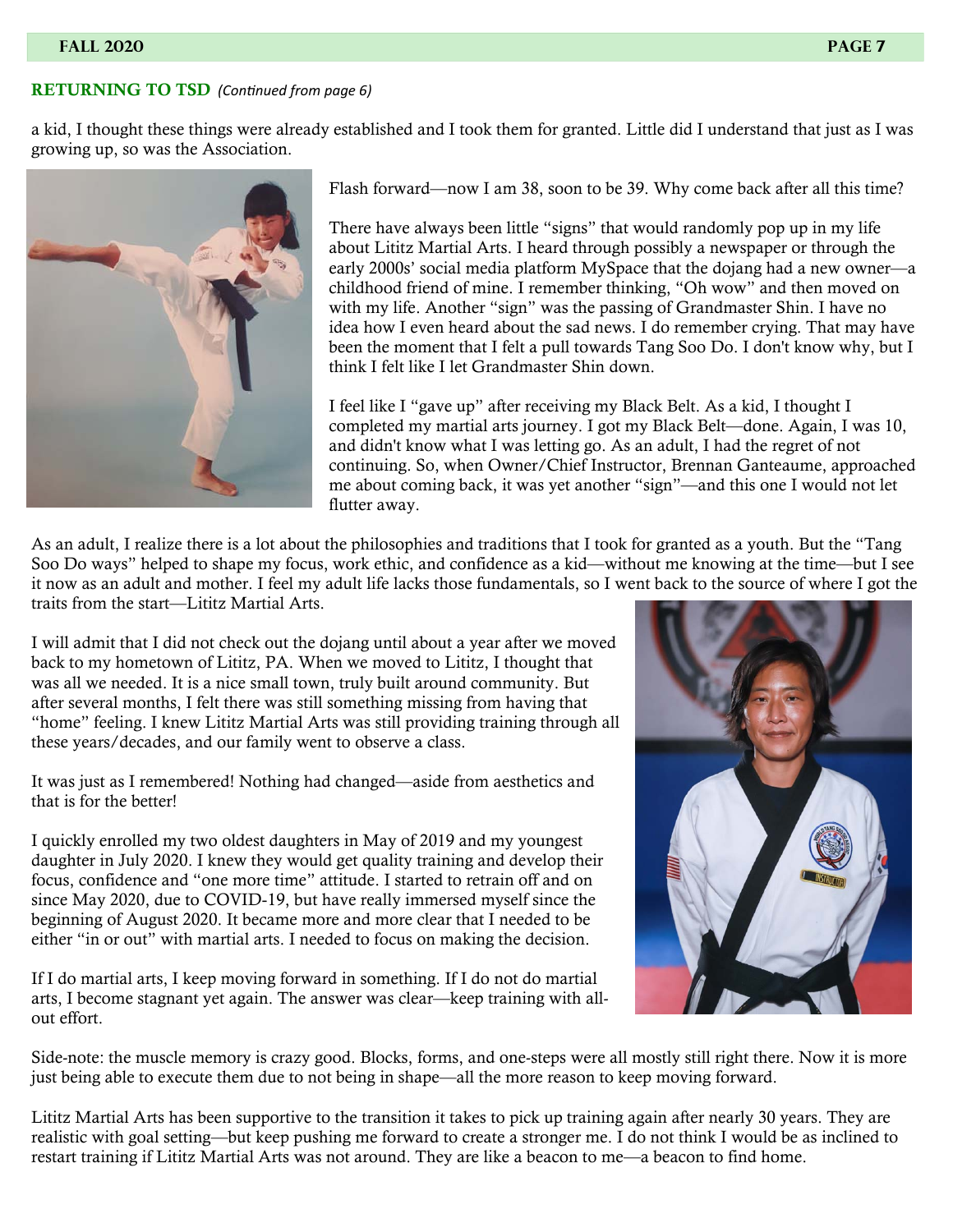### **COMBINING YOGA WITH TANG SOO DO**

Angus Rogers, Sam Dan, Heads of the Valleys Tang Soo Do

Hello, my name is Angus Rogers and I am a Sam Dan in the WTSDA. I run a full-time studio in a small town in South Wales called Brynmawr (which means "Big Hill" in Welsh). We have been there for almost 4 years now, have 130 members, and are growing all the time.



I am honored to write a short piece for the Region 8 newsletter. I want to talk about my training methods and how they have helped me in the hope that they might help you also. I started training in a time where the goal was to be proud of all the injuries you could get and being sore, battered, and bruised was considered the correct way to train. I was constantly sore, and I would often pull muscles



and wake up at night with cramps because I had so many knots in my hamstrings and calves.

I realized that I couldn't continue this way. So, when training for my third Dan Grading, I started to do the Insanity Fitness videos and P90X. In P90X there was an hour and a half of yoga which stupidly I thought would be boring, but after 20 minutes I was exhausted, and I couldn't continue after 35 minutes. The instructor in the video said that he could do more now at 40 years old than he could when he was in his prime—not because of weights or cardio but because of yoga. My goal then was to be able to complete this hour-and-a-half routine. It took me a while, but I got there and ever since then I have done yoga every day when possible.

Since starting yoga, I have had fewer injuries, my technique has never been better, and I feel fantastic all day every day. And what has fascinated me most is the similarities between the philosophy of yoga and that of martial arts. We have a front stance and yoga has a warrior pose. We have push-ups and yoga has Vinyasa. Everything I do in yoga I can relate directly to how it's helping my martial arts practice. Joe Rogan said that "Yoga is martial arts against yourself" and that's how I've always seen Tang Soo Do. I've never had animosity towards anyone; I have



always seen my own limitations as the challenge.

In conclusion, if I were going to recommend a single extra physical activity for any martial artist regardless of rank or age, I would recommend yoga. It is the perfect Um/ Yang to the hard work you do in the dojang. You don't have to go to a yoga class. I just do free yoga videos on YouTube. The



channel I follow is called Yoga with Tim, but there are loads of good ones out there and there is tons of free content out there for all levels. Thank you for your time and I hope this has opened your eyes.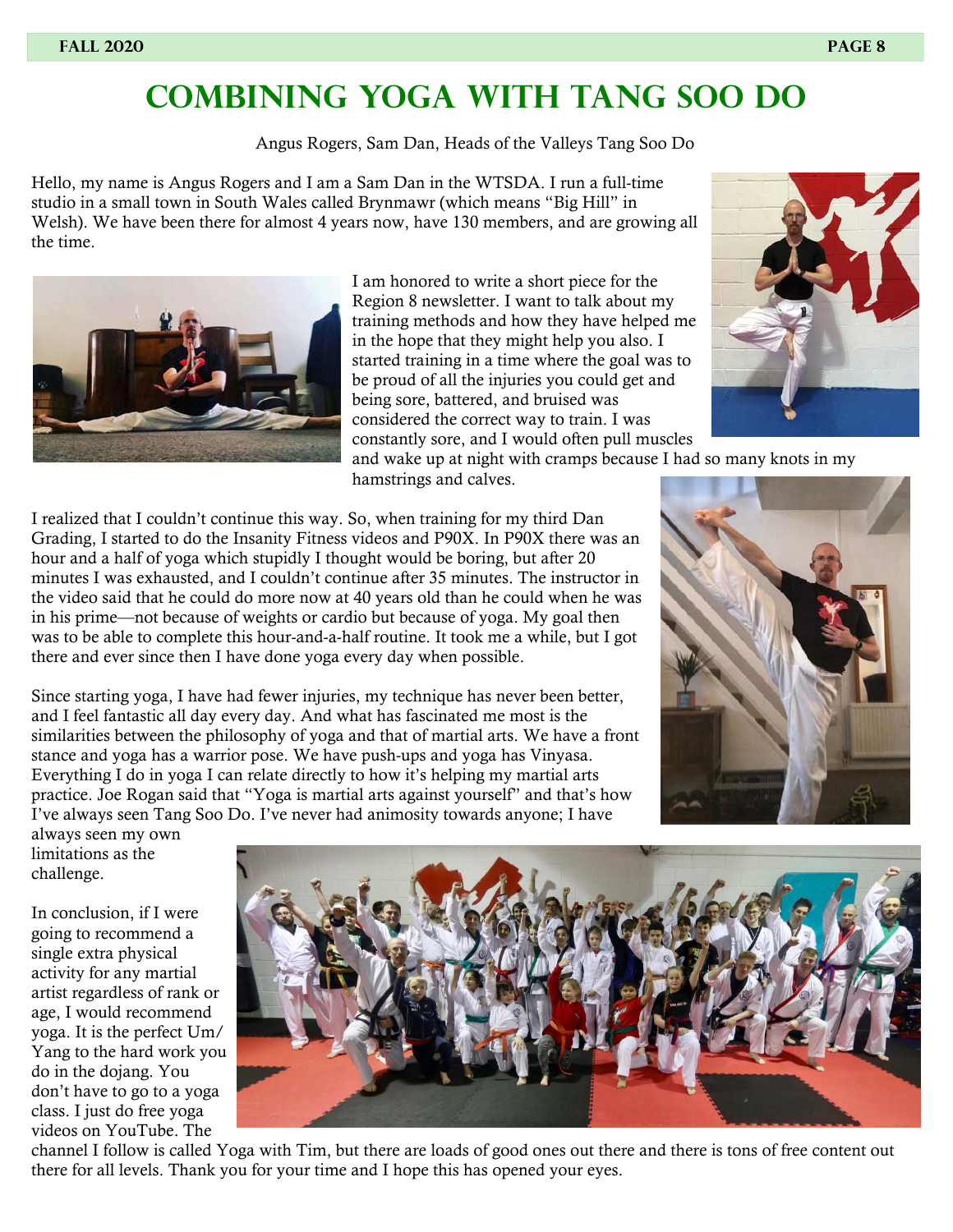### **VIRTUAL DAN CAMP**

#### 2020 Region 8 Virtual Adult Dan Clinic: Learning the Art of Tang "Zoom" Do

Chris Conolly, Sam Dan, Black Belt Academy

This has been a year of many "firsts" for our world, our country, and our Association. On Saturday, June 27, 2020, the Blue and Black Belts of Region 8 had the unique opportunity to participate in our first ever Virtual Adult Dan Clinic held through the Zoom application. Although we weren't able to participate in some of the "traditional" elements of our Black Belt clinics—hours of conditioning and training outdoors, performing Bassai to the beat of the drum until we lose count, being able to catch up with friends from other studios, etc.—we were able to develop our techniques in combination with our technology skills with the guidance of some amazing instructors who graciously shared their time, knowledge, and passion for Tang Soo Do. With this said, I created the following poem that I hope helps to sum up our first Virtual Adult Dan Clinic experience:



It was the first Virtual Region 8 Adult Dan Clinic And all through the Zoom There were about 128 Blue and Black Belts That filled up the virtual room. Although the possibility of having a Dan clinic this year, we did not know On Saturday, June 27th, we did a virtual version, which I like to call "Tang Zoom Do". There were lots of familiar faces in our large crew, But we had some new Blue and Black Belts that joined us, too. When it came to technology, some of us felt like a Gup,

Constantly checking our mics and cameras with our internet connections breaking up! Even with small technical issues we still found a way, And it turned out to be such an awesome day.

Master Adam White and Sah Bum Nim Ben Haas helped us spice up our one-steps, While Mr. Dave Werner's conditioning and Mr. Brennan Ganteaume's drills had us doing plenty of reps! Mr. Paul Maguire taught us how to generate more power by channeling our "ki", And it's pretty incredible that we were able to do all of this virtually!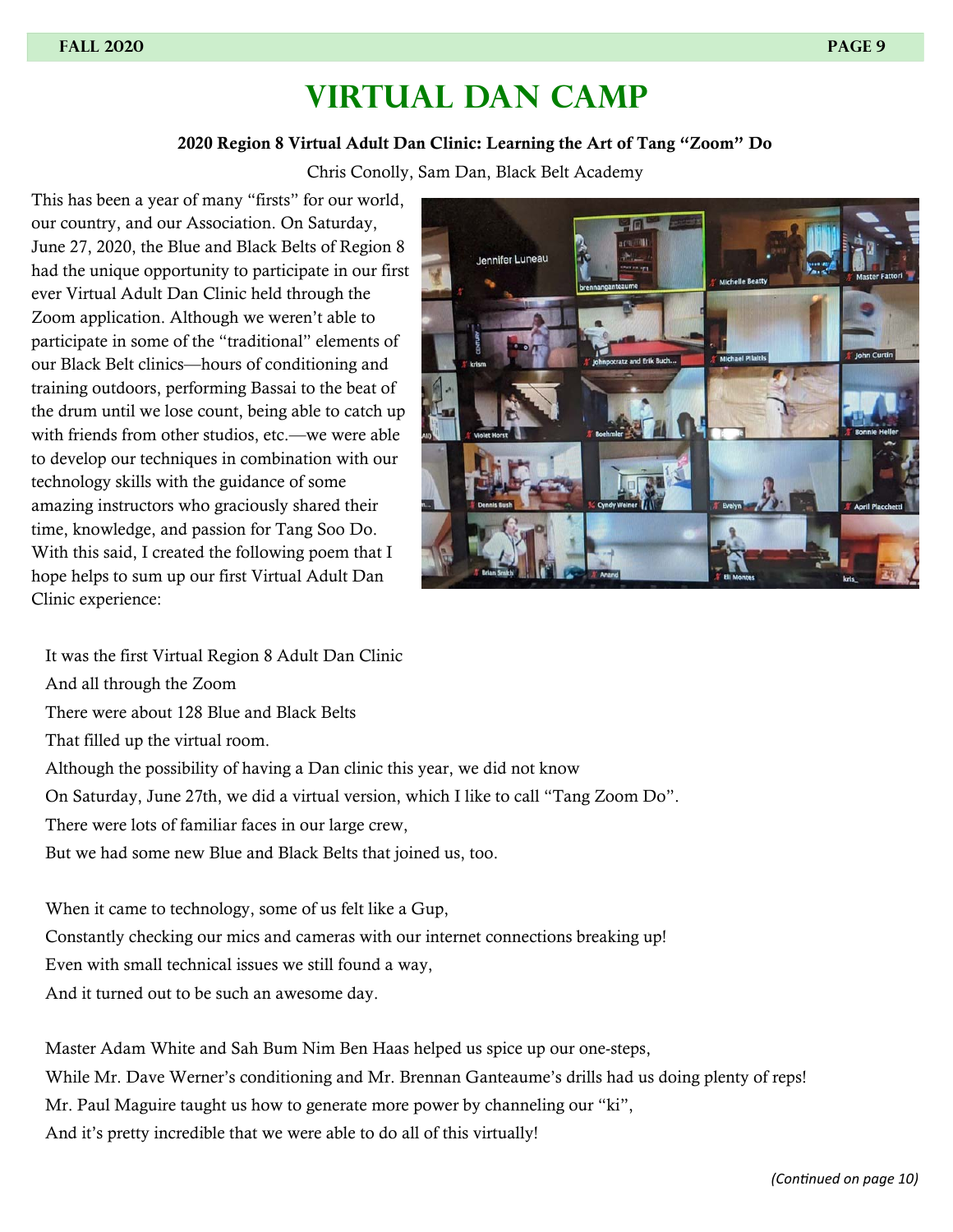#### **DAN CLINIC** (Continued from page 9)

Finally, Master Angel Celona's cardio kickboxing was awesome, you can bet.

And left many of us slipping in a pile of our own sweat!

Though we wished we could train with each other face-to-face,

There was nothing but smiles throughout the entire place.

A huge thanks to Master Fattori and all of the folks on our Region 8 leadership teams,

We know that setting up something like this is way more difficult than it seems.

Let's hope that we can all train in-person with each other soon,

But until then, stay safe, stay healthy, and to all: "Tang Zoom!"



## **2020 SPRING DAN TESTING**

Brandon Downs, Sam Dan, Legacy Martial Arts

As you all know, 2020 has drastically changed the way we as an Association go about our regional and world gatherings. While numerous events had to be cancelled this year, Region 8 was still able to safely conduct its postponed Spring Dan Test. Even through all the challenges and modifications of our normal test protocol, the candidates were still able to perform phenomenally.

I had the pleasure to be one of the two conductors assigned to help facilitate testing at the Oxford Karate Institute location. Our test included candidates from multiple schools from the Greater Philadelphia area along with a few appearances from our Delaware schools. Those testing arrived early to check in and prepared themselves to begin their physical test. Once on the mat and warmed up, this cycle's candidates fell right into the new grove and did a fantastic job. The morning and afternoon groups were led through a series of marching drills, jump kicks, hyung, one-steps, rolling, and conditioning drills. It felt strange not seeing the candidates spar or break boards, but we made up for it with an additional set of challenging combination marching drills.

Testing during these uncertain times can be stressful, but the spring cycle's candidates proved they were up for the challenge. This group did a great job



staying spread out and together while they performed every hyung in their repertoire. Performing the jump kicking section in the air—without a physical target—appeared to be an uncomfortable and awkward feeling for some. Despite this, those testing quickly adapted and dialed in their kicks. Perhaps the biggest challenge of this test appeared to be maintaining and regulating steady breathing through the masks during the entirety of the test. This was especially noticeable during long periods of drills and throughout the final conditioning. Nevertheless, the candidates made it through in one piece. As a whole, I was incredibly impressed by the spring candidates' determination and persistence in their performances and I am looking forward to seeing the performances of the upcoming cycle's candidates.

Tips for Future Pandemic Dan Test Candidates

- Wear a mask that fits comfortably.
- Pack an extra mask or two to in case there's a problem.
- Hydrate in the days leading up to the test.
- Focus on your breathing!